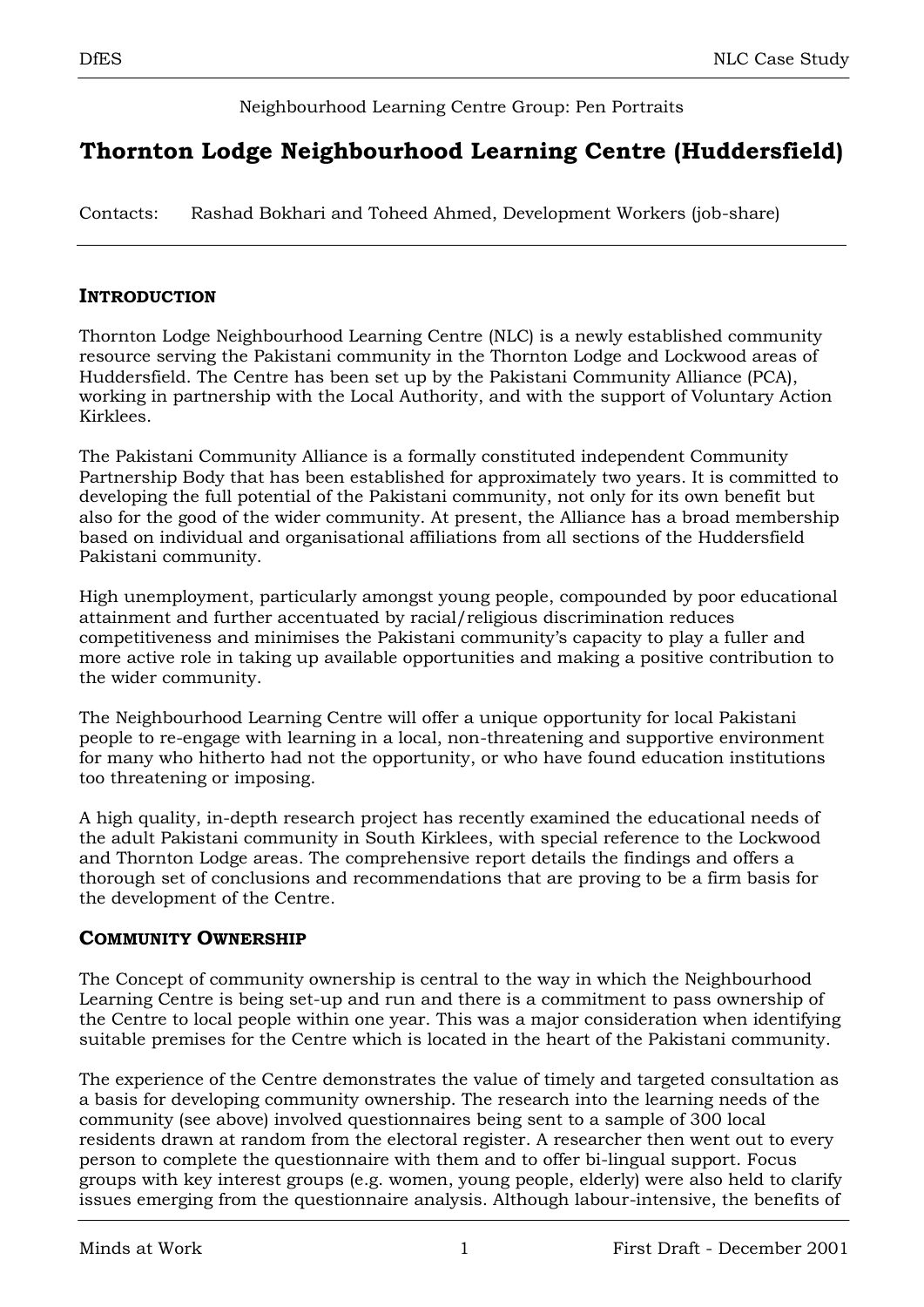this methodology have been huge. In addition to an excellent response rate (87%) and high quality data, the one-to-one contact by the researcher has begun to develop community interest and ownership. At the time, many respondents asked what would happen as a result of the research and were assured that something would be implemented. Now they can see the Centre taking shape and are eager to participate in learning opportunities that are being organised in response to their expressed needs and preferences.

The community has previously been let down on a number of occasions when consultation has failed to result in positive local outcomes. The response to the research was not universally positive, with a significant number of respondents expressing cynicism about the likelihood that the research would actually lead to the provision of resources. The Centre has worked hard to counteract this view by beginning to offer learning opportunities as soon as possible.

The Centre is keen to build on the high level of interest generated by the research and to gain the interest and involvement of all sections of the community. It is particularly mindful of the need to engage young people, both in the running of centre and in volunteering.

To facilitate this process, volunteers are being sought to form five consultation groups as follows:

- Spark (males, 19-25 years old)
- Spark (females, 19-25 years old)
- Overseas focus group
- Women's group
- Over 50"s Group (Male)

Research is also underway to form a disabled persons group.

The primary aim of these groups is to provide direction to the Centre. The groups will meet regularly and all will be asked to discuss specific issues relating to the operation and activities of the Centre, thereby providing five perspectives that can contribute to a comprehensive view of the needs of the community as a whole. Initially, the emphasis of the NLC will be on ensuring the involvement of the Pakistani community but the Centre hopes to broaden focus group membership to ensure representation from all parts of the local community. Ultimately, the aim is to develop the Centre as an inclusive resource for the local community as a whole.

The Centre is well-supported by members of the community through the Pakistani Community Alliance and other local groups and there is a huge pool of resource amongst well educated overseas arrivals and others. The first meeting of community representatives was well-attended, and the debate focused on the desire of community representatives to take ownership, despite the early stage of development of the Centre. There is a great deal of enthusiasm for, and excitement about the project and Centre staff face the challenge of maintaining the commitment of key community representatives while ensuring that the project is not hijacked by particular interest groups before it has become established as a resource for the community as a whole.

#### **MANAGEMENT ARRANGEMENTS**

The overall responsibility for the project lies with the Pakistani Community Alliance Management Committee. A sub-group (Advisory group) has been formed, including representatives of PCA and people from the immediate area, the function of which is to manage the project, maintain a community-led approach, and oversee the Neighbourhood Learning Centre's activities and progress. Some concerns were expressed about the current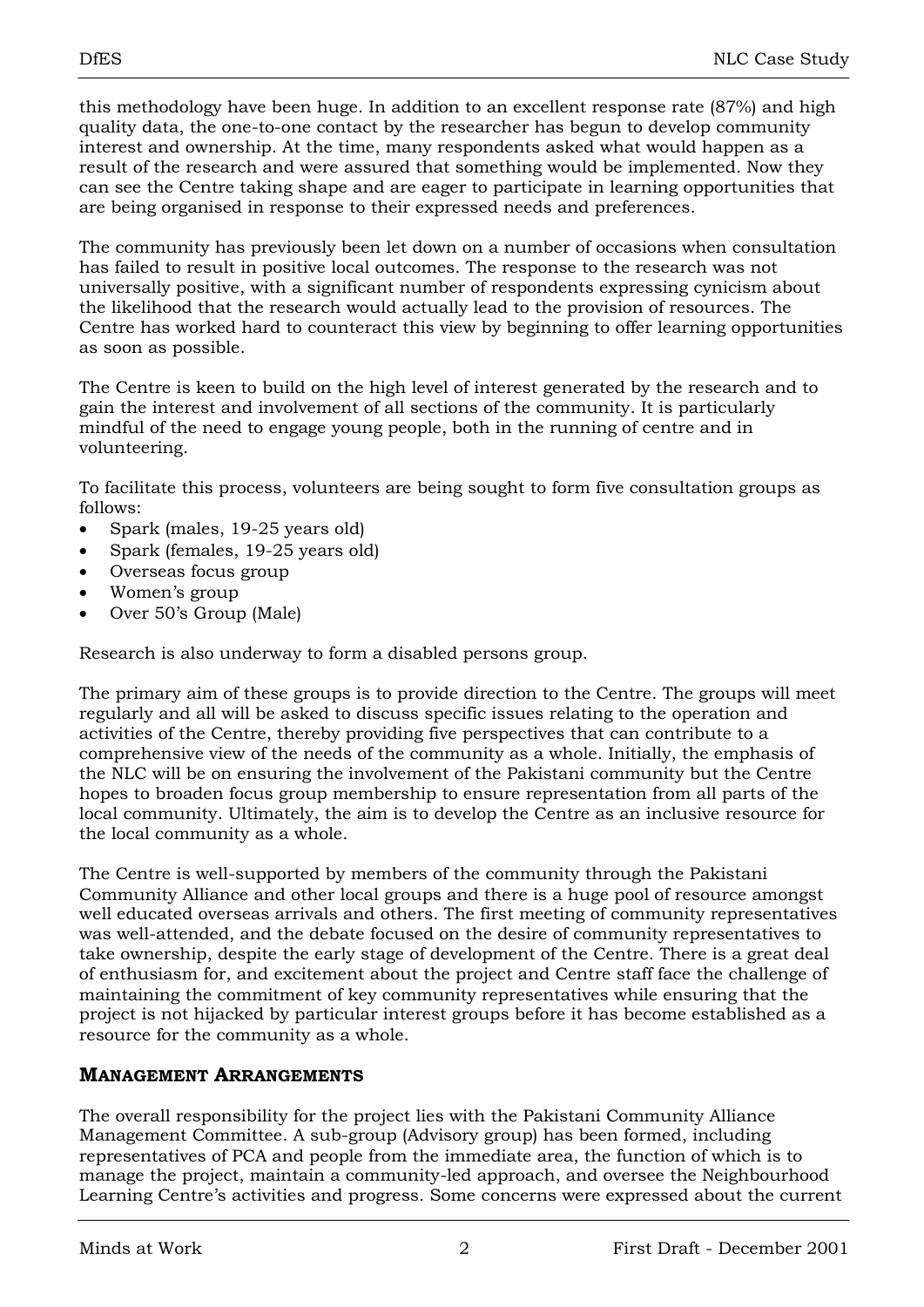make-up of the Advisory group and, while the emphasis will remain on the Pakistani Community, efforts will be made to ensure that group becomes representative of the community as a whole and that women take a prominent role in the management of the Centre.

The day-to-day operation of the Centre is the responsibility of the Development Workers. Careful thought was given to the recruitment process in terms of the knowledge and skills required to enable the Development Workers to make rapid progress with minimum training. It was determined that a job-share offered the best solution to meeting the Centre's requirements and, while, the Centre would have liked to recruit one male and one female to the shared post, it was two male candidates who offered the best combination of skills and experience. Despite the short-term nature of the Centre's current funding, both Development Workers perceive it as a long term project and report that they are "here to stay".

The Development Workers have been involved in a considerable amount of outreach work, particularly during the early stages of the project and the Centre lacks the resources to provide them with the office back-up they require. Volunteer staff have provided much needed help in this area.

# **PARTNERSHIPS**

A key strength of the Thornton Lodge NLC is that it is the result of a partnership between the Local Authority (Adult Education) and the voluntary sector (PCA and Voluntary Action Kirklees). This represents an important step for the Local Authority in that services are not being "parachuted-in", but are instead being driven by the community. The support and advice available from the Local Authority has been invaluable to the PCA as it gains confidence in setting up and managing the Centre, however the Local Authority representative is conscious that, while support should be offered when needed, it is important that direction and leadership comes from within the community.

Central to the approach of the NLC is the view that "the only way to provide a comprehensive service is in partnership" and the recent research on learning needs concludes that the Centre has an important role to play in mobilising other providers. Early efforts have been invested in networking activities and significant progress has been made in establishing relationships as a basis for future partnership working. For example:

- Huddersfield Technical College are supportive of the NLC and plan to work collaboratively to address local learning needs;
- Affiliate membership has been acquired with the GAIN (Guidance, Advice and Information Network) Partnership;
- Consultation has taken place with the local employment initiative, Job Placement Link (JPL). This has resulted in the initiation of weekly job search surgeries on in the NLC office;
- In partnership with Kirklees Benefit Advice Service an over 50s advisory session will take place on a weekly basis;
- Local Mosques have been approached and have pledged their full support to NLC, although further constructive work has been on hold during Ramadan. Mosques are strong institutions with excellent community links that are already involved in education through the provision of support with academic school work as well as religious education for local children.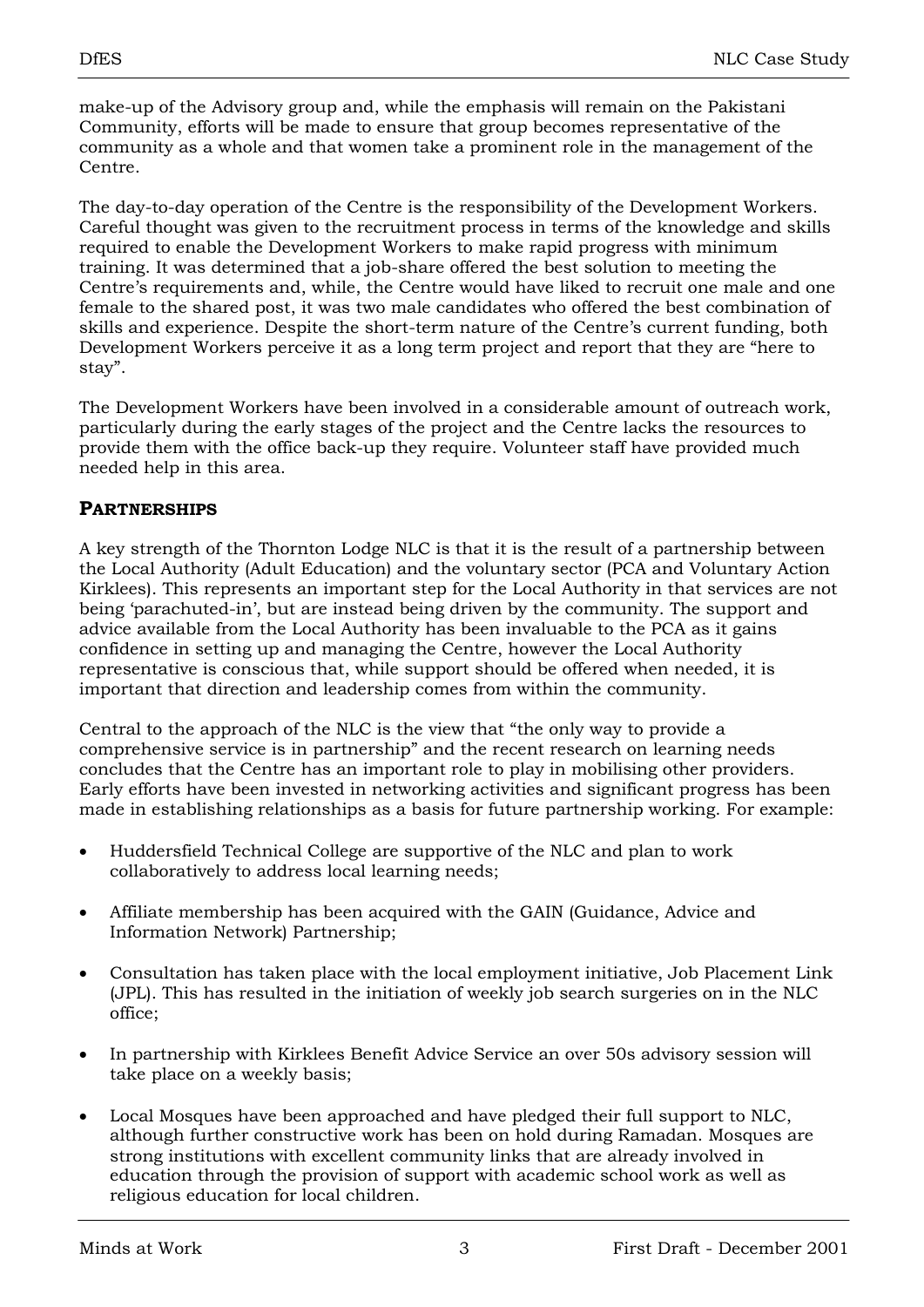- A local women"s group has been approached and has identified a number of issues they feel that need to be addressed. The NLC has responded by arranging women-only classes in subjects of interest.;
- In order to minimise both duplication and competition the Centre is keen to develop links with a neighbouring Islamic girls" college where adult learning is currently offered by the Technical College.

As a partnership body, the Pakistani Community Alliance has established links with key strategic and service agencies such as Education, Social Care and Health. Many agencies have targets to achieve in relation to work undertaken with ethnic minority communities and socially excluded groups and the Centre has been approached by several who are keen to work with the NLC to reach the local community. For example, a local health initiative would like to place a worker in the Centre, and representatives of the Police may be invited to work through the Centre as a way of breaking down barriers and regaining the trust of the community.

Although keen to work with a wide range of agencies, the Centre has resisted rushing in to partnerships with the majority of service providers as it wants to ensure it first becomes established as a community owned resource. Similarly, while local politicians are supportive the Centre tries to keep their involvement passive – the Centre does not want to be used as a political football!

The NLC"s involvement in the Kirklees UK On-line project will offer further opportunities for partnership working. As one of 14 Neighbourhood ICT Centres, Thornton Lodge NLC will develop close links with the other 13 ICT Centres and with many of 40 satellite centres currently being established in the area. The Centre plans to offer advice and support to other centres in relation to the use of other-language (e.g. Urdu) software packages.

## **CENTRE PROGRAMME**

The in-depth research conducted prior to the opening of the Centre identified a high level of interest in short courses on a part-time basis, with only 5-6% showing an interest in returning to learning on a full-time basis. A demand for women-only courses was also identified and the Centre has responded by allocating one room to accommodate separate classes for women. This will be shared by people with disabilities and mobility problems as it offers ground floor access.

The results of the research indicated high levels of demand for learning opportunities in ICT, first aid, food hygiene and the development of language skills. Classes are being organised in these areas and Urdu software packages are being identified to facilitate the use of ICT and to support the development of language skills.

The in-depth nature of the research has provided a wealth of information about the needs and motivations of different groups. For example, women are particularly keen to develop word processing and learn to use email. They also want to gain an understanding of ICT so that they know what their children are using the computer for - are they are really doing homework as they say? There is also demand for languages (Urdu) and religious education due to concern that young people know little about their religion or native language and need to reconnect to their cultural roots.

Early indications are that the NLC will develop as a community resource that offers a range of support services in addition to learning opportunities. A benefits advice session and a job-seeking surgery are already becoming established as regular activities. The Centre is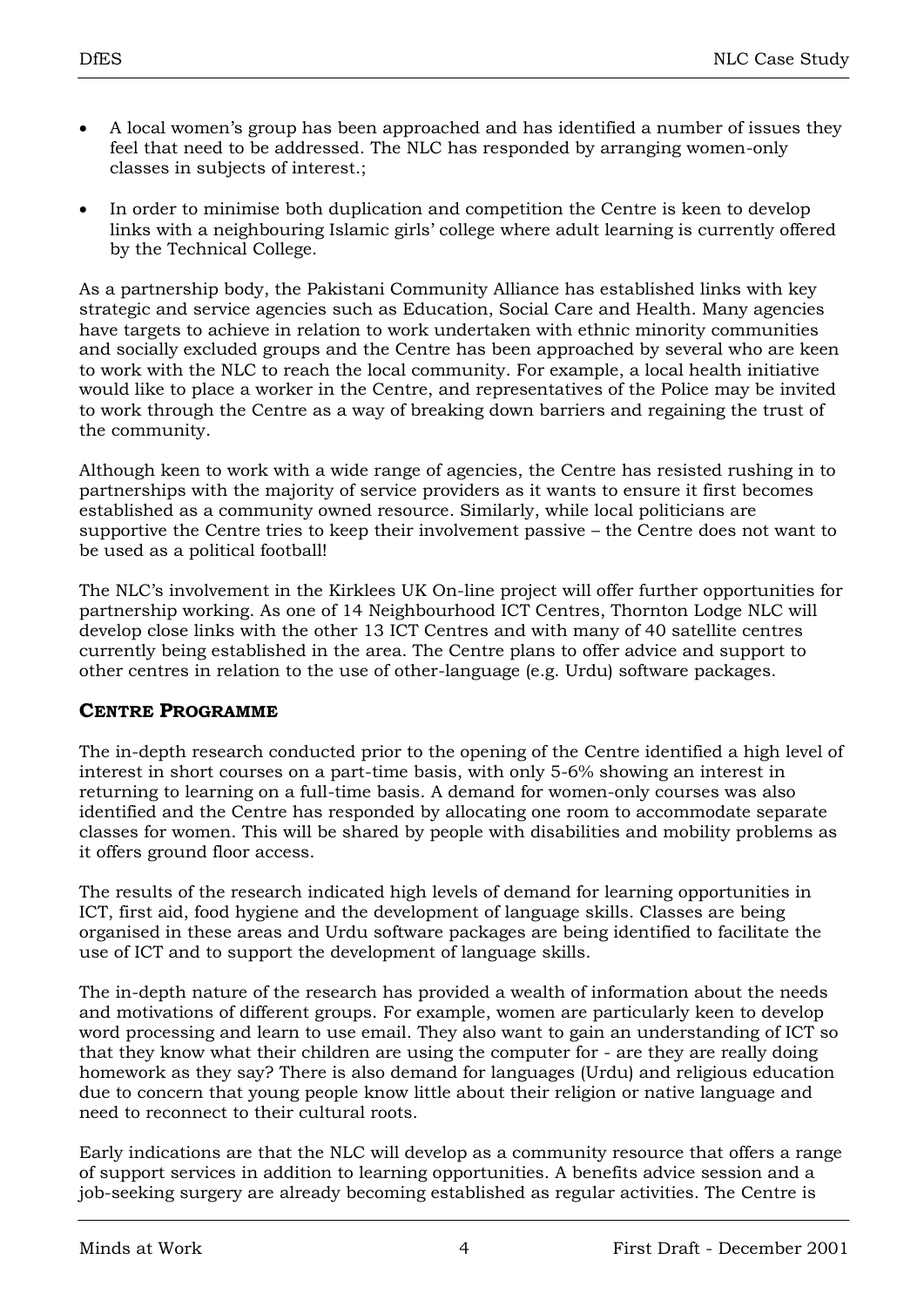also planning to become a source of information and advice for new arrivals from overseas who require support to facilitate their transition to the local learning and employment markets. The Centre has a major contribution to make in relation to understanding how to support and encourage people arriving from overseas. It is intended to set up a surgery providing advice that will help people to succeed in entering professions that use their existing skills and qualifications.

The programme of activities in which the Centre is involved also aims to address the longer term needs of the community. There is an apparent lack of leadership skills amongst young people in Huddersfield and one of the Centre"s Development Workers is currently involved in developing the development of a high level leadership programme aimed at young people from Pakistani, Afro-Caribbean, and other ethnic communities, with the intention of nurturing and supporting confident leaders.

The level of interest already shown by members of the local community has led the Development Workers to conclude that, in the short term, there is likely to be more demand for learning than can be met. Similarly, the strong links to a wide range of service agencies and community projects suggest that there is demand for a wider range of learning and support services than it is possible to accommodate within the existing Centre. The Development Workers suggest that, ultimately, the NLC could become a "virtual learning centre" in which the NLC office takes on the role of coordinator and catalyst, while learning provision delivered in a variety of community locations to serve different needs. The establishment, from scratch, of a new learning centre offers the opportunity to experiment with a range of delivery models.

## **MARKETING**

The centre is ideally located in the heart of the ethnic minority community and has already stirred considerable curiosity in the area, therefore raising awareness of the project from the outset. People from the immediate area have been going in to the Centre to ask what it is and what they stand to gain. This has been a very encouraging sign and a reflection of the fact that the local community has long desired a resource of this nature to be operational in their area.

To some extent, the local community were primed to expect some kind of activity following the completion of the research project on local learning needs. The very thorough conclusions and recommendations arising from this research are forming basis for the Centre"s marketing and social inclusion strategies.

A newly launched, bilingual community newsletter, produced by PCA, is intended to act as a voice for the local Pakistani community and as a useful vehicle for those wish to communicate with and creatively engage the Pakistani community in their programmes and activities. This publication is seen as having the potential to effectively promote the NLC and to be a key method of contacting people at grass roots level.

## **FUNDING**

The funding available through the Neighbourhood Learning Centre pilot project has enabled the Centre to become established from scratch as it has paid for the rent and decoration of premises, the creation of the post of Development Worker, office equipment, administrative support, and staff and volunteer development costs.

The NLC funding has acted as catalyst to bring in money and resources from other initiatives and the Centre has attracted UK On-line funding for 14 computers as part of Kirklees' £3million project to establish 14 Neighbourhood ICT Centres and approximately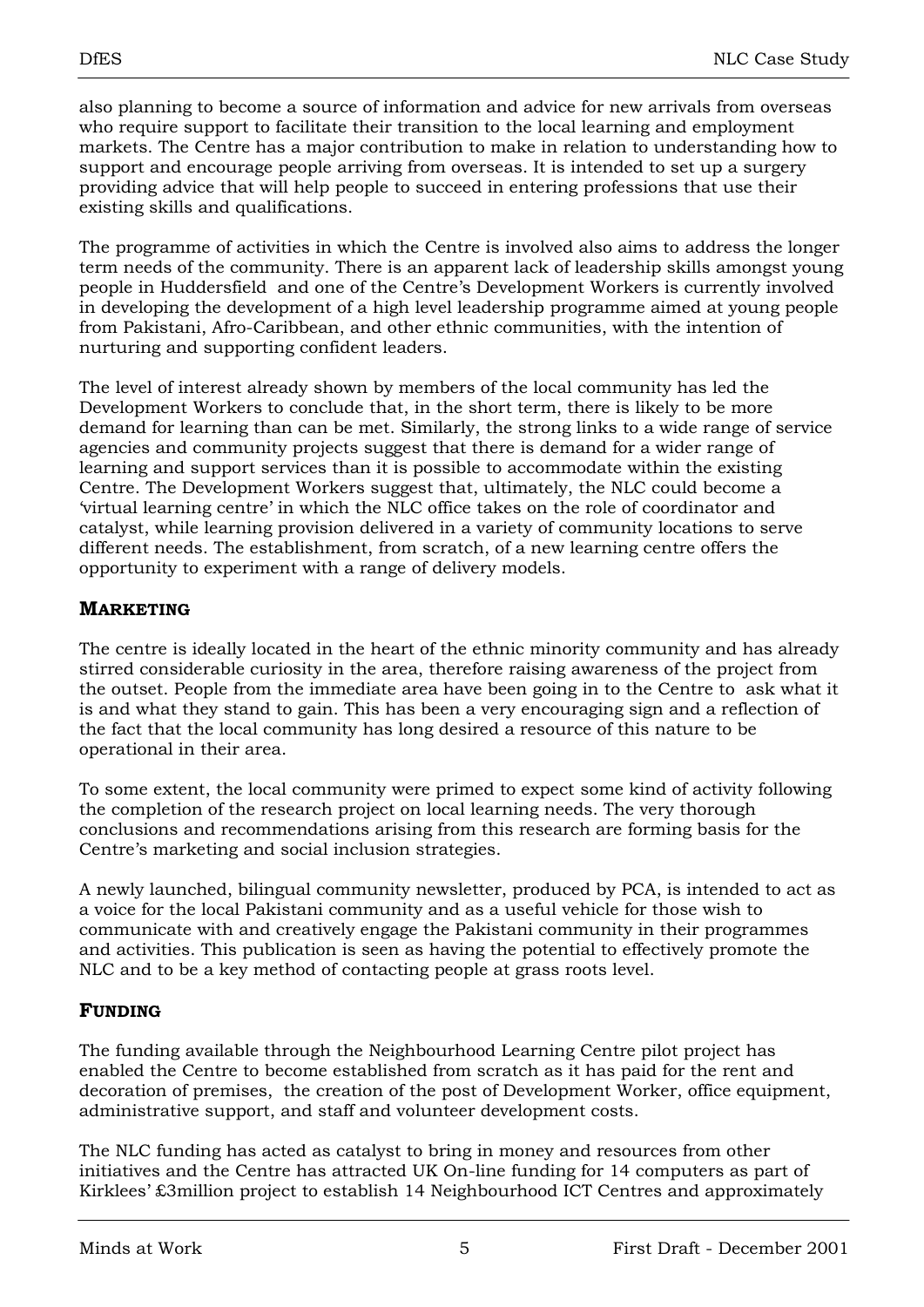40 satellite centres in the community.

However, the Centre remains heavily reliant on the fixed, short term funding associated with the NLC project. One year is not considered sufficient time for the Centre to become firmly established. The lead-in time for attracting new funding can be long and, while the Centre has had some early success in attracting money for specific resources and small programmes, there is an urgent need to secure core funding for the longer term. If the Centre is unable to continue after its first year this will be a big loss to the community. Furthermore, having raised expectations, the disappearance of the Centre is likely to exacerbate problems of cynicism within the community and will represent a "public relations nightmare" for the Local Authority, the Pakistani Community Alliance, and others involved in establishing the Centre.

#### **EVALUATION**

The Centre is in the process of developing systems for monitoring and evaluation, including a monthly feedback sheet for monitoring progress and a form for collecting feedback from events such as open days. The Advisory group will also play an important role in monitoring the project, with progress discussed during regular meetings.

The community itself is described as "hypercritical" and the Centre staff expect to receive feedback from users on an informal basis in addition to introducing a more formal system for collecting feedback on the progress people are making in learning and their level of enjoyment. The demand for ICT learning is high and the Centre is interested in monitoring what people are using their ICT skills for.

Ideally, the Centre would like to engage an independent consultant to follow the project and produce an in-depth report on progress to ensure that the many lessons learned along the way are not lost as staff become caught up in the day-to-day running of the Centre. It is felt that a document that "captures the story" of the developing Centre would be useful both for evaluation purposes and as a resource for other community organisations engaged in establishing future neighbourhood learning centres. However, the Centre currently lacks the resources necessary to commission an independent evaluation.

In the short term, indicators of success will include evidence that users are spreading the word about the Centre and that demand is increasing as a result. In the longer term, it is hoped that the Centre will enable people to play a fuller and more confident role within the community. The NLC is a small centre in a large community and it will take several years before the impact of the Centre is seen on the community as a whole. The Centre would like to be able to conduct another in-depth research project after 5 years to explore the impact of the Centre on employability and motivation within the community.

# **LEARNING POINTS**

- Detailed research into the learning needs of the community can provide invaluable information to underpin the development of a new learning centre. Although labour intensive, face to face contact by the researcher can lead to an in-depth understanding of the needs and motivations of different target groups of learners and can begin to generate interest in the Centre amongst members of the local community.
- It is important that consultation is quickly followed by action. If community members fail to see positive changes as the result of consultation exercises they will become cynical about the extent to which their views are being taken seriously. It is essential to combat community cynicism through the implementation of concrete projects and to involve local people in both the planning and delivery stages of development.